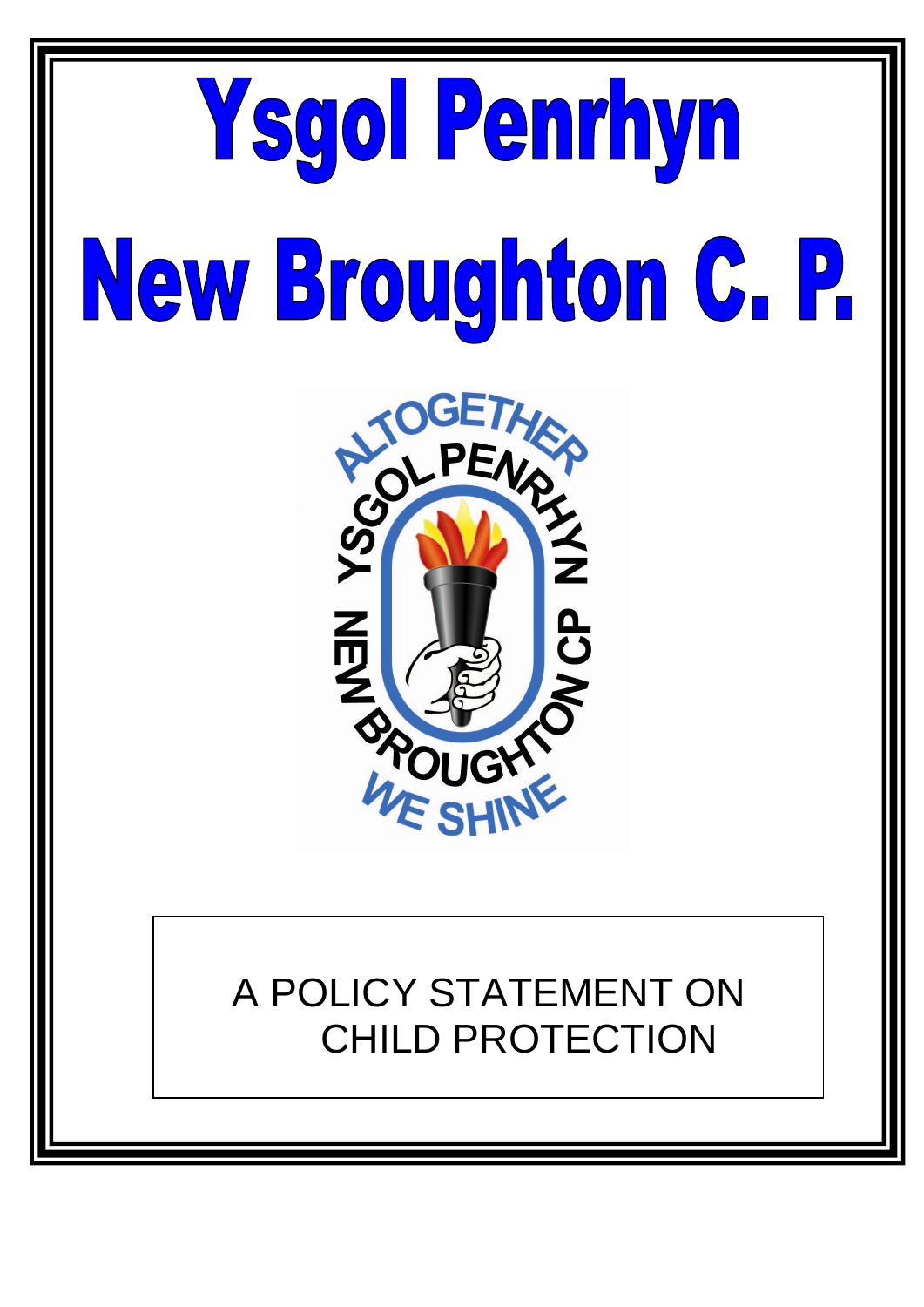The school recognises that, as staff are in regular and frequent contact with children, they are particularly well placed to observe signs of abuse or unexplained changes in behaviour or performance, which may be indicative of it. Therefore, the school aims to be diligent in its efforts to look after each child"s welfare and well-being.

Child abuse is actual harm to a child aged below 18 years, whether caused by default, or a deliberate act. The harm may be to the standard of health, development or well being which can be reasonably expected for that child. (Definition of Child Abuse AWCPP Revised 2008)

If someone tells you that they or another child or young person is being abused:

- Show that you have heard what he/she is saying, and that you take his/her allegations seriously.
- **Encourage the child to talk, but do not prompt or ask leading questions.**
- **Explain what actions you must take.**
- Do not give an undertaking of absolute confidentiality as staff have a responsibility to disclose information to those who need to know.
- Write down what you have been told, using the exact words if possible.
- Make a note of the date, time, place and people who were present at the discussion.
- Report your concerns to your line manager or (if appropriate) the member of staff in your organization with designated responsibility for child protection.
- Ensure that your concerns are immediately reported to the duty social worker at the local office (MASH 01978 292039).
- Do not confront the alleged abuser.

If a child is likely to suffer harm it is essential that urgent action is taken under the child protection procedures. These procedures are outlined in The All Wales Child Protection Procedures and the local protocol is ratified by the LSCB (Booklet-All Wales Child Protection Procedures-Schools-Revised 2008).

When abuse is alleged or suspected the school will adopt the following procedure:

- There is a designated Child Protection Co-coordinator in school who will be **immediately** informed, or in the case of their absence the Deputy Headteacher.
- The person informed will refer information to MASH, Safeguarding and Support Services, (and inform the Educational Social Worker, and school nurse), on the **same day**
- The person informed will complete Child Protection Form/Common Referral Form and send or fax it to CAFAT – within **24 hours**, or at the earliest opportunity, following consultation with appropriate agencies.
- **Take advice from CAFAT before communicating with parents.**
- Attend case conferences as requested.

### **WHERE IT IS ALLEGED ABUSE HAS TAKEN PLACE INVOLVING A MEMBER OF STAFF:**

The following procedures will be followed:

 The Head teacher or deputy in his absence should be notified immediately. (If the allegation involves the Head Teacher you may have a confidential interview with the named officer for child protection for schools i.e. ESW Team Manager).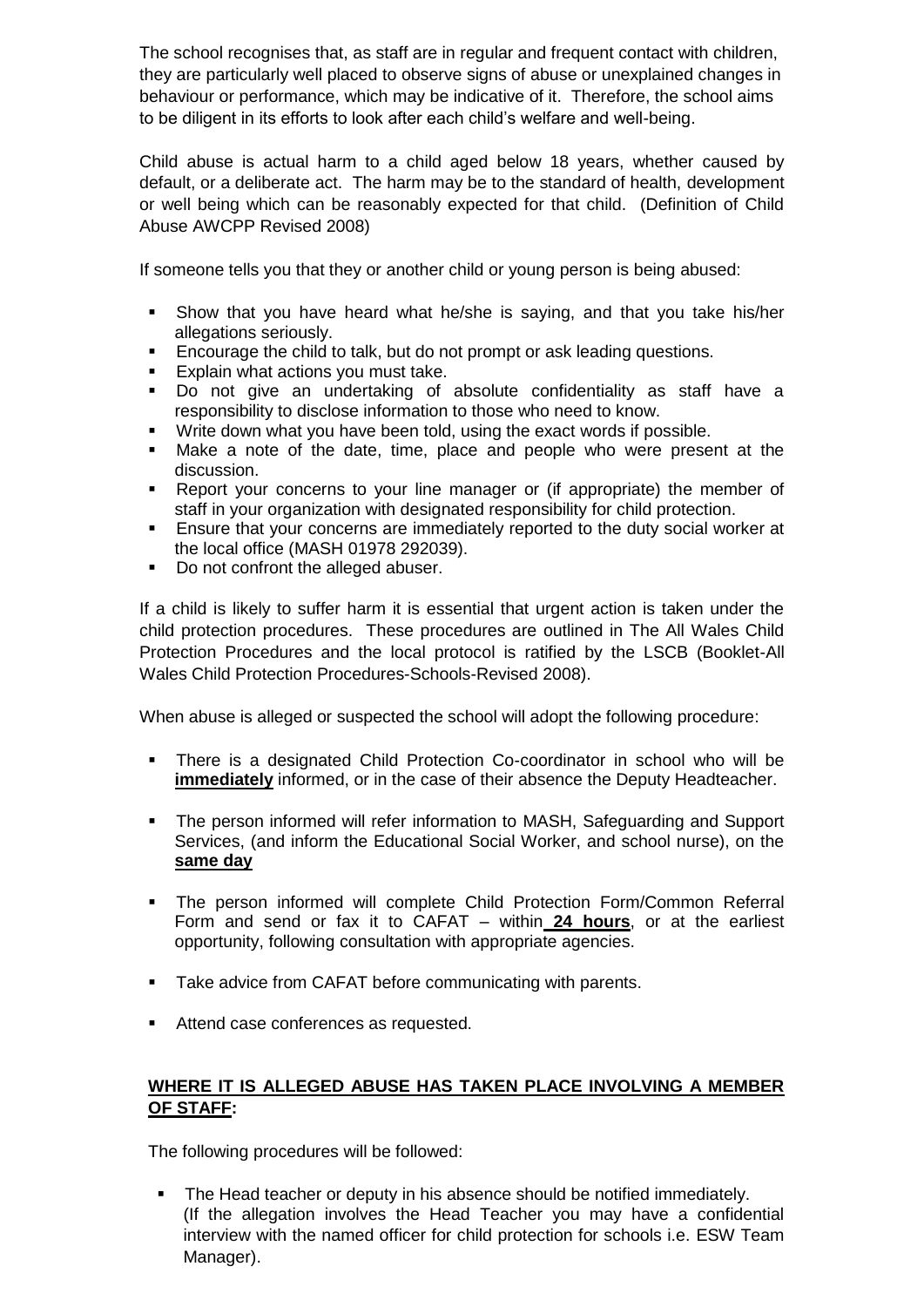- All suspected abuse must be reported to Safeguarding and Support.
- A senior Education Officer will be informed.
- The Chair of Governors will be consulted
- "Agencies must not undertake their own internal enquiries but must refer on as described above. Agencies must not make their own decisions about whether a concern that involves a particular member of their own staff is a disciplinary issue or a child protection issue. Such complex considerations should only take place with the involvement of Social Services and the Police". All Wales Child Protection Procedures.

### **Definition of Child Abuse:**

Somebody may abuse or neglect a child by inflicting harm, or by failing to act to prevent harm. Children may be abused in a family or in an institutional setting, by those known to them or, more rarely, by a stranger. A child or young person up to the age of 18 years can suffer abuse or neglect and require protection via an interagency child protection plan.

#### **Role of the Child Protection Co-coordinator:**

#### **General Consideration:**

Child Protection is a serious issue, particularly those who may be victims, potential victims or involved in support. Frequently situations do not appear "black or white" and a tension often exists between agencies.

It would seem essential therefore, that the person nominated or appointed should have:

- a. A clear understanding of the importance of Child Protection and the role of the school.
- b. The ability to communicate effectively with other agencies and the ability to appreciate all relevant perspectives.
- c. The ability to relate well to pupils parents and colleagues in order to gain their confidence.
- d. Sufficient seniority or recognition within the school in order to act on behalf of the school and in some instances brings about change if required.
- e. A willingness to develop awareness of Child Protection, particularly through training and obtaining information available in existing and future circulars.

### **Specifically:**

The role of the coordinator would include:

- 1. Ensuring that all members of staff are aware of the appropriate Child Protection Procedures and who the designated teacher is. This is particularly important for new staff.
- 2. Ensuring that the proper procedures are followed.
- 3. Liaison with other agencies over cases of alleged abuse and the promotion of cooperative working including attendance at Case Conferences.
- 4. Ensuring that the designated Senior LA Officer is aware of any breakdown in communication or problems with the implementation of local procedures.
- 5. Maintaining appropriate records regarding cases which cause concern and subsequent action taken.
- 6. Ensuring that ongoing monitoring exists for pupils having been the subject of child abuse concerns and/or, placed on the Child Protection Register and made the subject of a plan involving their school or facilities.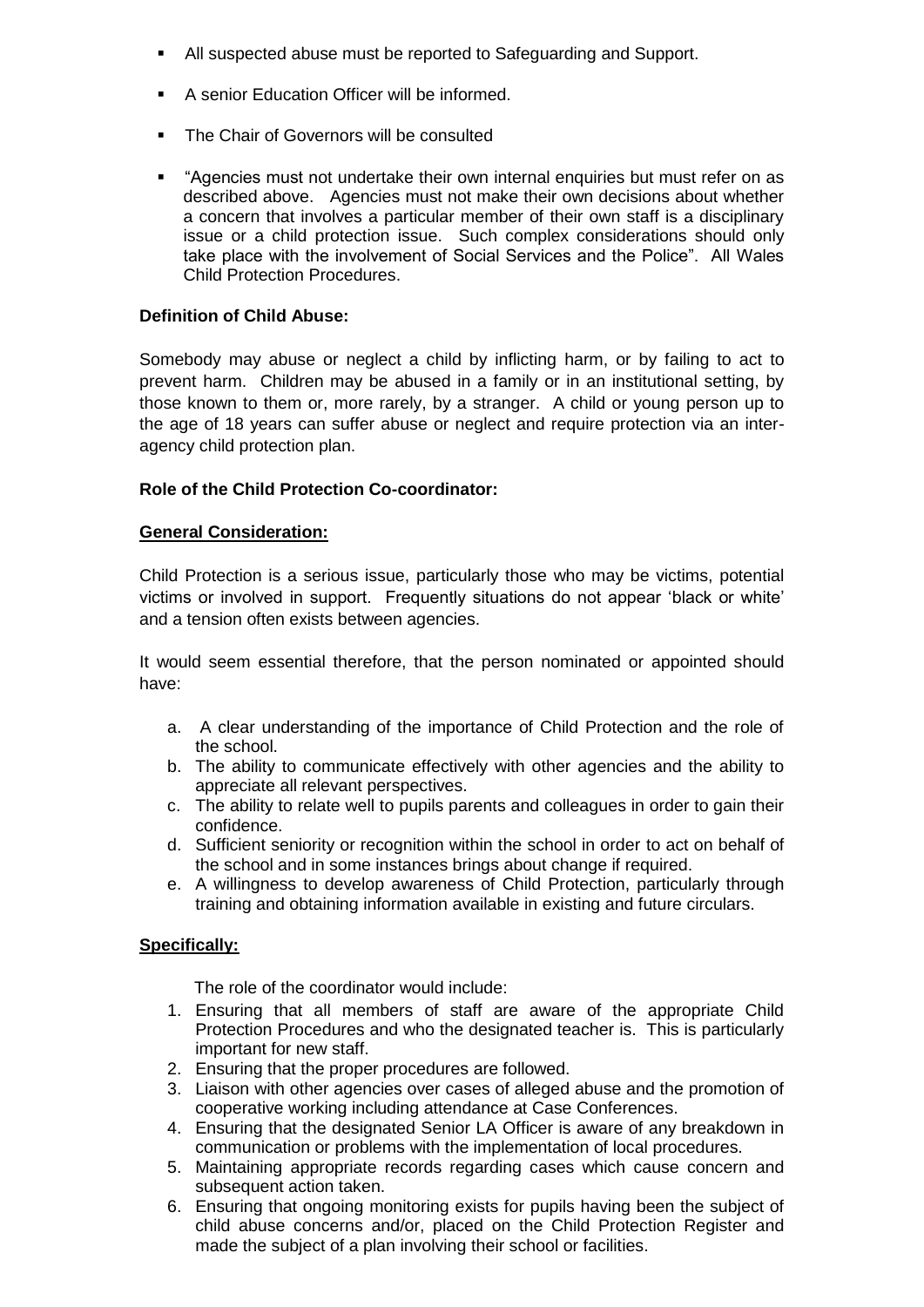### **Neglect**

Neglect is the persistent failure to meet a child"s basic physical and/or psychological needs, likely to result in the serious impairment of the child"s health or development. It may involve a parent or caregiver failing to provide adequate food, shelter and clothing, failing to protect a child from physical harm or danger, or the failure to ensure access to appropriate medical care or treatment. It may also include neglect of, or unresponsiveness to, a child"s basic emotional needs.

In addition, neglect may occur during pregnancy as a result of maternal substance misuse.

The school is always aware of the possibility of a child suffering neglect. When concerns are raised regarding neglect, the "Neglect Practice Guidelines" and monitoring form will be implemented. (See below).

### **Training**

All Staff receive Child Protection training provided by Mr. John Grant. The Headteacher is named as the School"s Child Protection Co-ordinator in the School Prospectus and in the Staff Handbook. New and temporary staffs are informed of the School"s Child Protection procedures by the Headteacher and formal training is provided during the next cycle of events led by Wrexham CBC.

Mrs. Sarah Hughes is the designated Governor for Child Protection.

### **Declaration**

This policy was approved by the School's Governing Body on 10<sup>th</sup> October, 2016 It will be reviewed during the Autumn Term of 2017.

Signed **Chair of Governors**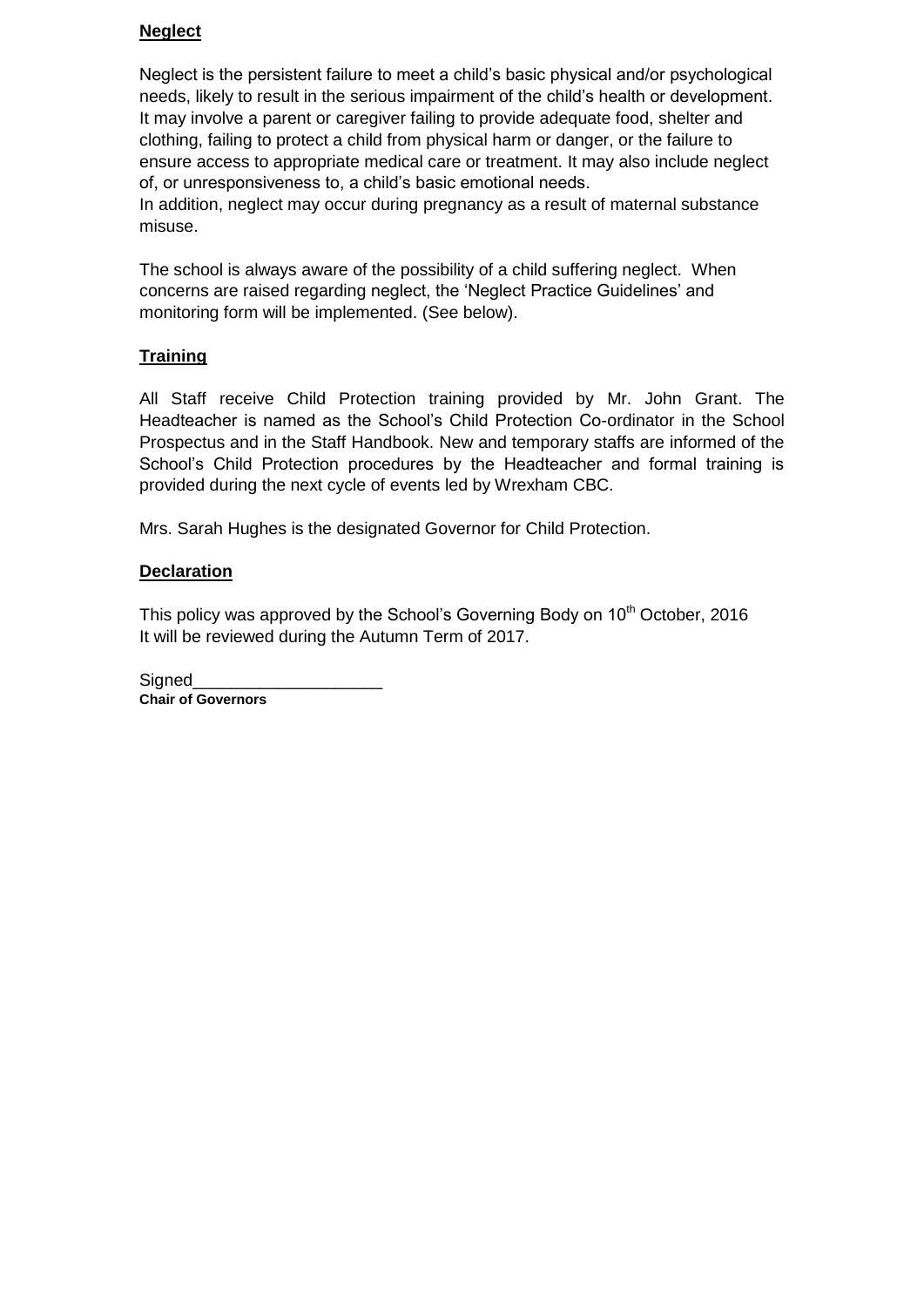|              | <b>PHYSICAL BEHAVIOUR</b> |
|--------------|---------------------------|
| <b>SIGNS</b> | <b>SIGNS</b>              |

| Physical<br>neglect/<br>Emotional<br>Abuse | Neglected appearance.<br>Often left<br>unattended/abandoned.<br>Unattended health/medical<br>needs.<br>Failure to thrive/gain weight.<br>Consistent hunger.<br>Poor hygiene.                                                                                                                                      | Delayed development.<br>Lethargic, tired, falls asleep.<br>Often absent or late to school.<br>Self-destructive.<br>Hopelessness.<br>Desperate attention seeker.<br>Steals food.                                                                                                                         |
|--------------------------------------------|-------------------------------------------------------------------------------------------------------------------------------------------------------------------------------------------------------------------------------------------------------------------------------------------------------------------|---------------------------------------------------------------------------------------------------------------------------------------------------------------------------------------------------------------------------------------------------------------------------------------------------------|
| Physical<br>Abuse                          | Unexplained or frequent<br>trauma, such as<br>Fractures, grazes, cuts<br>٠<br>Injuries of different ages<br>$\blacksquare$<br>Burns, cigarette or immersion<br>٠<br>Minor injuries, bruises especially<br>٠<br>to eyes or mouth<br>Heavy punishment, eg severe<br>bruises, multiple weals, hand-<br>shaped marks. | Delay seeking medical advice.<br>Hyper-critical/rigid parents.<br>Chronic runaway.<br>Afraid of going home.<br>Unexplained or regular absences.<br>Wary of physical contact.<br>Complains of soreness.<br>Behavioural extremes - withdrawn,<br>wary or aggressive/disruptive.                           |
| Sexual<br>Abuse                            | Sleep and eating<br>disturbances.<br>Medical problems, eg pain,<br>itching, urinary infection,<br>venereal disease.<br>Pregnant.<br>Sexual knowledge or<br>curiosity or behaviour<br>beyond child's years.<br>Underclothes - torn, stained,<br>bloody.<br>Difficulty in walking or sitting<br>- genital injuries  | Reports abuse.<br>Fear of particular individuals.<br>Sudden change in personality or<br>school performance or self-esteem.<br>Aggression or unruly behaviour.<br>Truancy.<br>Depressed, withdrawn, sad, listless,<br>self-injury, suicide attempts,<br>overdoses, running away.<br>Guilt, shame, anger. |
|                                            |                                                                                                                                                                                                                                                                                                                   | The above signs do not always indicate child abuse, but the possibility should be considered.                                                                                                                                                                                                           |

*If in doubt, share your concern without delay.*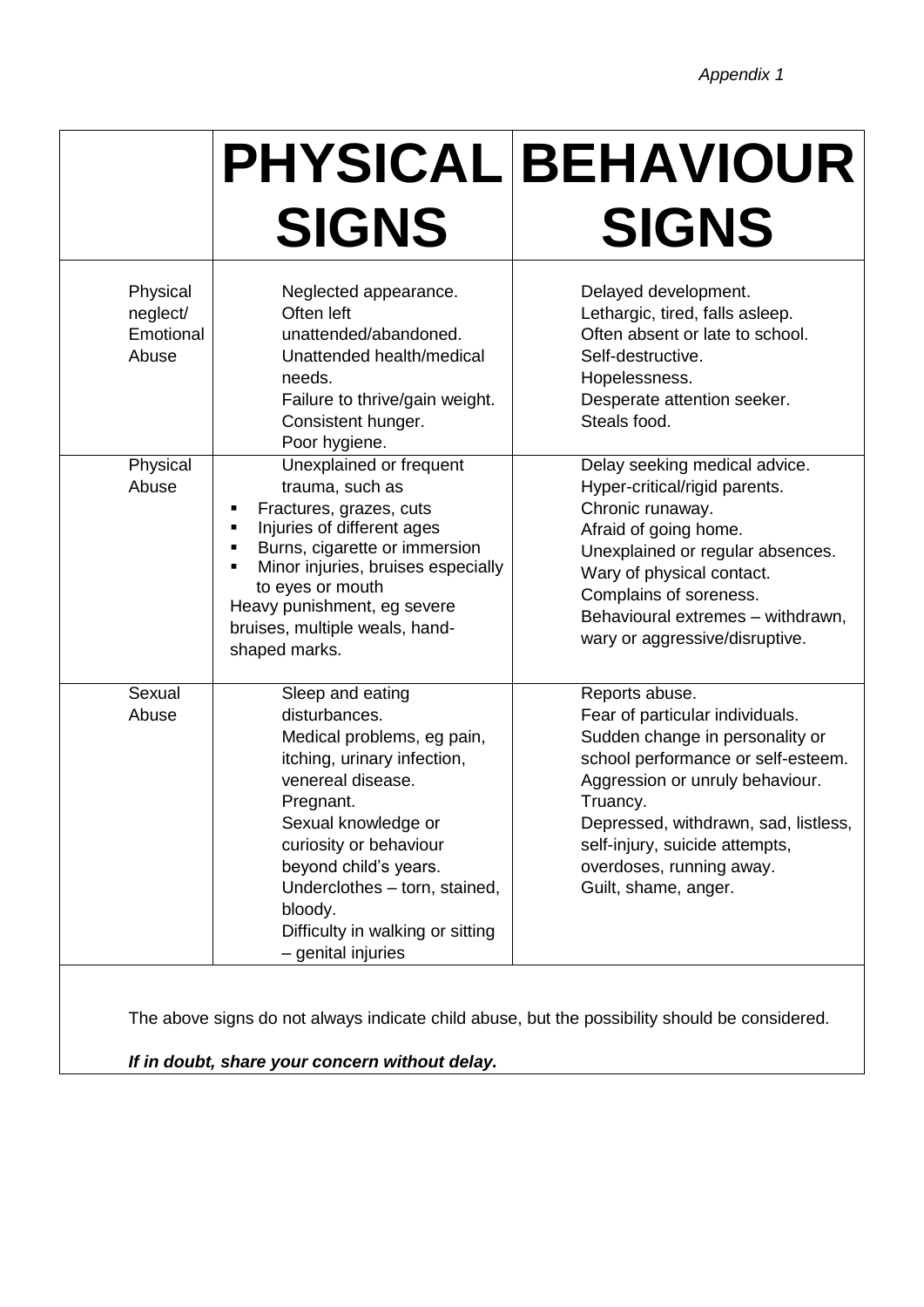

### **SHOULD THERE BE CONCERNS OF A CHILD PROTECTION NATURE THROUGHOUT THIS PROCESS CHILD PROTECTION PROCEDURES SHOULD BE FOLLOWED.**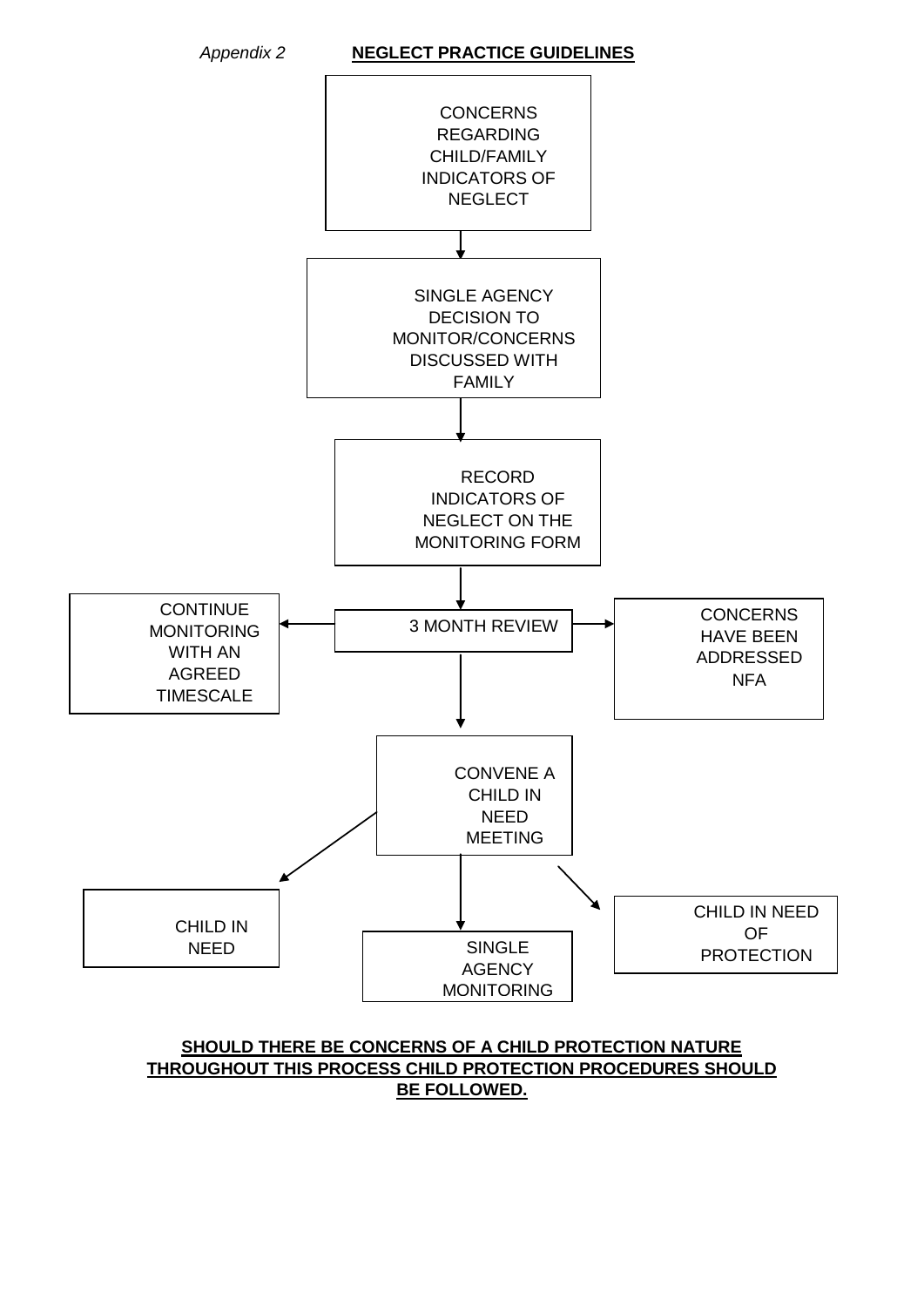

| Referral and Information Record - (Child and Family<br><b>Services)</b> |                                      |  |                |  |  |  |  |  |  |
|-------------------------------------------------------------------------|--------------------------------------|--|----------------|--|--|--|--|--|--|
| <b>Section 1</b>                                                        |                                      |  |                |  |  |  |  |  |  |
| Names of Child / Children<br><b>Full</b><br><b>Being</b>                | <b>Sex</b><br>School /<br><b>DOB</b> |  |                |  |  |  |  |  |  |
| <b>Referred (or Names Child is Known As)</b>                            |                                      |  | <b>Nursery</b> |  |  |  |  |  |  |
|                                                                         |                                      |  |                |  |  |  |  |  |  |
|                                                                         |                                      |  |                |  |  |  |  |  |  |
|                                                                         |                                      |  |                |  |  |  |  |  |  |
|                                                                         |                                      |  |                |  |  |  |  |  |  |
|                                                                         |                                      |  |                |  |  |  |  |  |  |
|                                                                         |                                      |  |                |  |  |  |  |  |  |
| <b>Unborn Child / Name of Mother</b>                                    | <b>EDD</b>                           |  |                |  |  |  |  |  |  |
|                                                                         |                                      |  |                |  |  |  |  |  |  |

Current Address:………………………………………………………………………………………………

……………………………………….Postcode:………………………..Tel No:…………………………… **Section 2**

| <b>Section Z</b>                           |            |            |                              |  |  |  |  |
|--------------------------------------------|------------|------------|------------------------------|--|--|--|--|
| <b>Others in Household (if known)</b>      | <b>DOB</b> | <b>Sex</b> | <b>Relationship to Child</b> |  |  |  |  |
|                                            |            |            |                              |  |  |  |  |
| $\overline{2}$                             |            |            |                              |  |  |  |  |
| 3                                          |            |            |                              |  |  |  |  |
| 4                                          |            |            |                              |  |  |  |  |
| 5                                          |            |            |                              |  |  |  |  |
| 6                                          |            |            |                              |  |  |  |  |
| 7                                          |            |            |                              |  |  |  |  |
| 8                                          |            |            |                              |  |  |  |  |
| <b>Significant Others not in Household</b> | <b>DOB</b> | <b>Sex</b> | <b>Relationship to Child</b> |  |  |  |  |
| Name:                                      |            |            |                              |  |  |  |  |
| Address:                                   |            |            |                              |  |  |  |  |
| Name:                                      |            |            |                              |  |  |  |  |
| Address:                                   |            |            |                              |  |  |  |  |

┑

| Name of Person(s) with Parental Responsibility         |       |                       |  |        |                                    |
|--------------------------------------------------------|-------|-----------------------|--|--------|------------------------------------|
| <b>Section 3</b>                                       |       |                       |  |        |                                    |
| <b>Other Significant Information (where available)</b> |       |                       |  |        |                                    |
| GP's Name                                              |       |                       |  |        |                                    |
| GP's Address and Telephone Number                      |       |                       |  |        |                                    |
|                                                        |       |                       |  |        |                                    |
|                                                        |       |                       |  |        |                                    |
| Name of Health Visitor / School Nurse                  |       |                       |  | Tel No |                                    |
| Name of Community Paediatrician                        |       |                       |  |        |                                    |
| Any Other Agency (please specify)                      |       |                       |  |        |                                    |
| <b>Ethnic Origin</b>                                   |       |                       |  |        |                                    |
| Immigration Status - Asylum Seeking                    |       | Refugee Status $\Box$ |  |        | Exceptional leave to remain $\Box$ |
| Family's Language of Choice                            |       |                       |  |        |                                    |
| Is Interpreter / Signer Required                       | Yes i | No.                   |  |        |                                    |
| Any Known Disabilities - Child or Parent               |       |                       |  |        |                                    |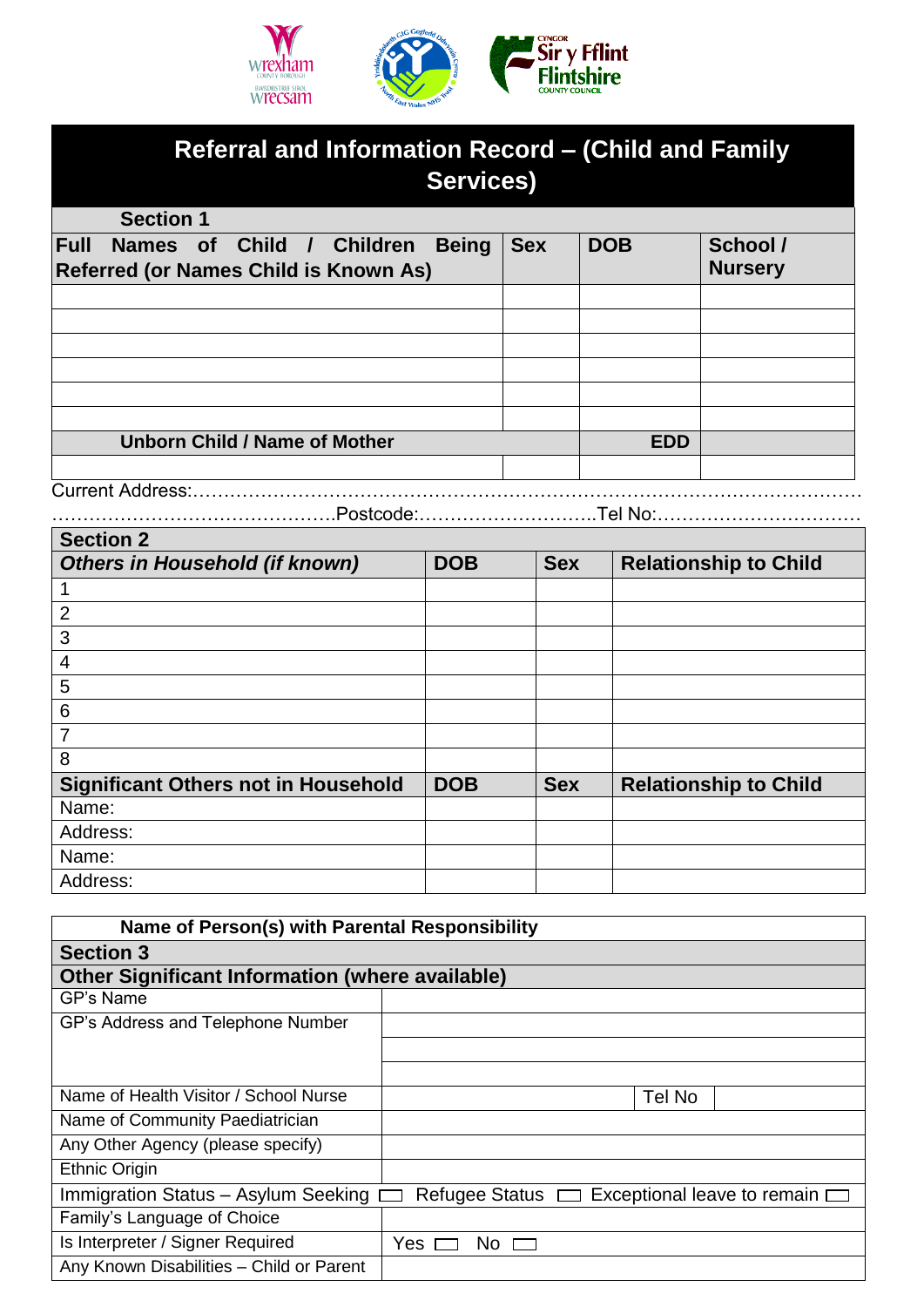| Section 4 - Reason for Referral                                                                                                                           |  |  |  |  |
|-----------------------------------------------------------------------------------------------------------------------------------------------------------|--|--|--|--|
| Child Protection $\Box$ Child in Need $\Box$                                                                                                              |  |  |  |  |
|                                                                                                                                                           |  |  |  |  |
|                                                                                                                                                           |  |  |  |  |
|                                                                                                                                                           |  |  |  |  |
|                                                                                                                                                           |  |  |  |  |
|                                                                                                                                                           |  |  |  |  |
|                                                                                                                                                           |  |  |  |  |
| Have Parents / Guardian been Informed? Yes $\Box$ No $\Box$                                                                                               |  |  |  |  |
|                                                                                                                                                           |  |  |  |  |
| See para 3.3.2 of All Wales Child Protection Procedures                                                                                                   |  |  |  |  |
| In responding to this referral are there known staff safety issues that need to be<br>taken into account for example lone workers visiting the household? |  |  |  |  |
|                                                                                                                                                           |  |  |  |  |
| Section 5 - Child's / Children's Developmental Needs                                                                                                      |  |  |  |  |

The purpose of this section is to identify areas of strength and areas of developmental need, in order for resources to be allocated appropriately to ensure the optimum development of this child / children

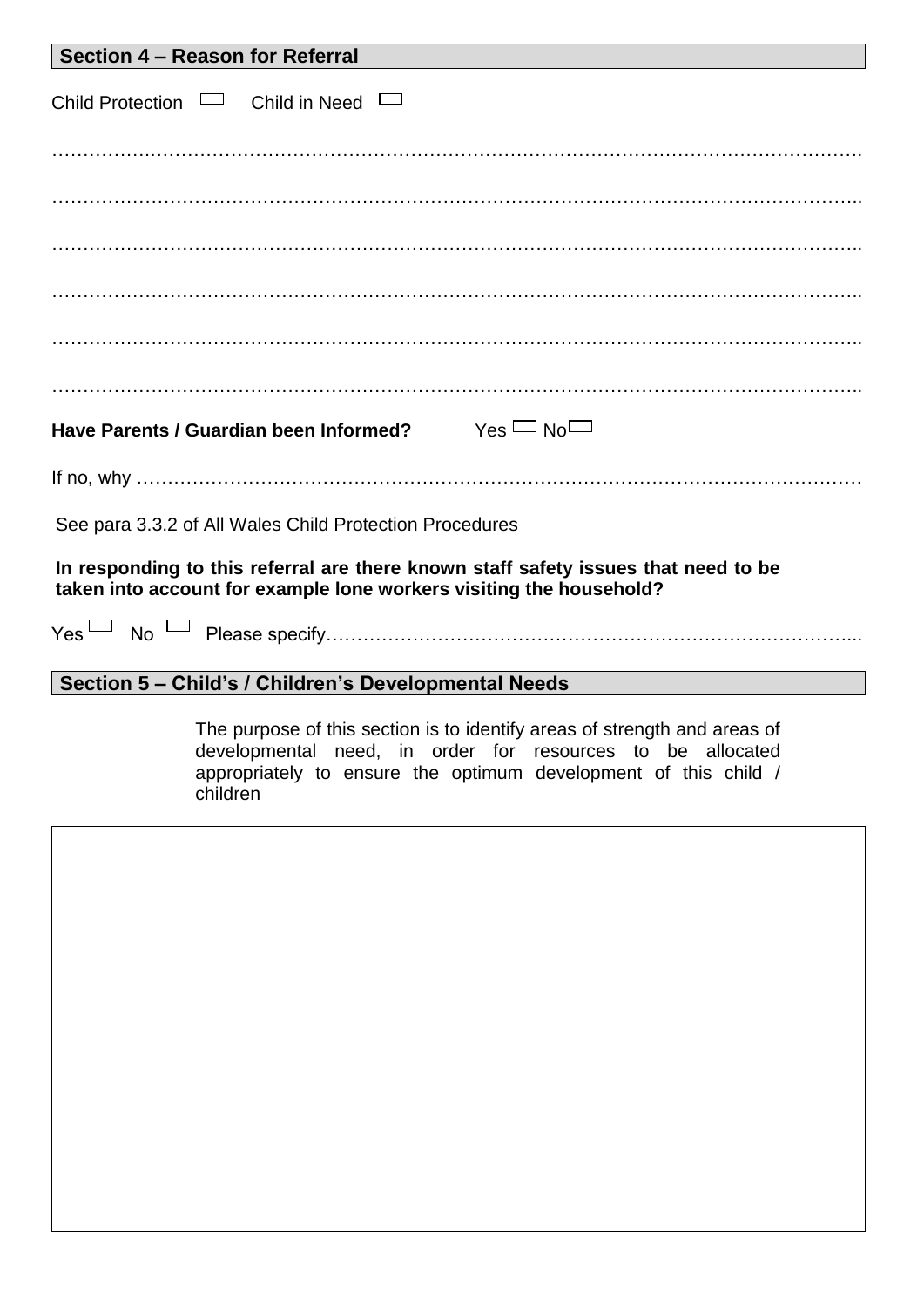# **Section 6 – Parents' / Carers' Capacity to Respond appropriately to the Child's / Children's Needs**

Please record parents(s) / carer(s) strengths as well as any difficulties they are experiencing. The following may affect parenting capacity:- Physical illness, mental illness, learning disability, substance / alcohol misuse, domestic violence, childhood abuse, history of abusing children

## **Section 7 – Family Environmental Factors which Impact on the Child and Family** Please give details of history and current situation, if known

# **Section 8 – Any Additional Information – e.g. Previous Addresses , if known / Other Factual Information**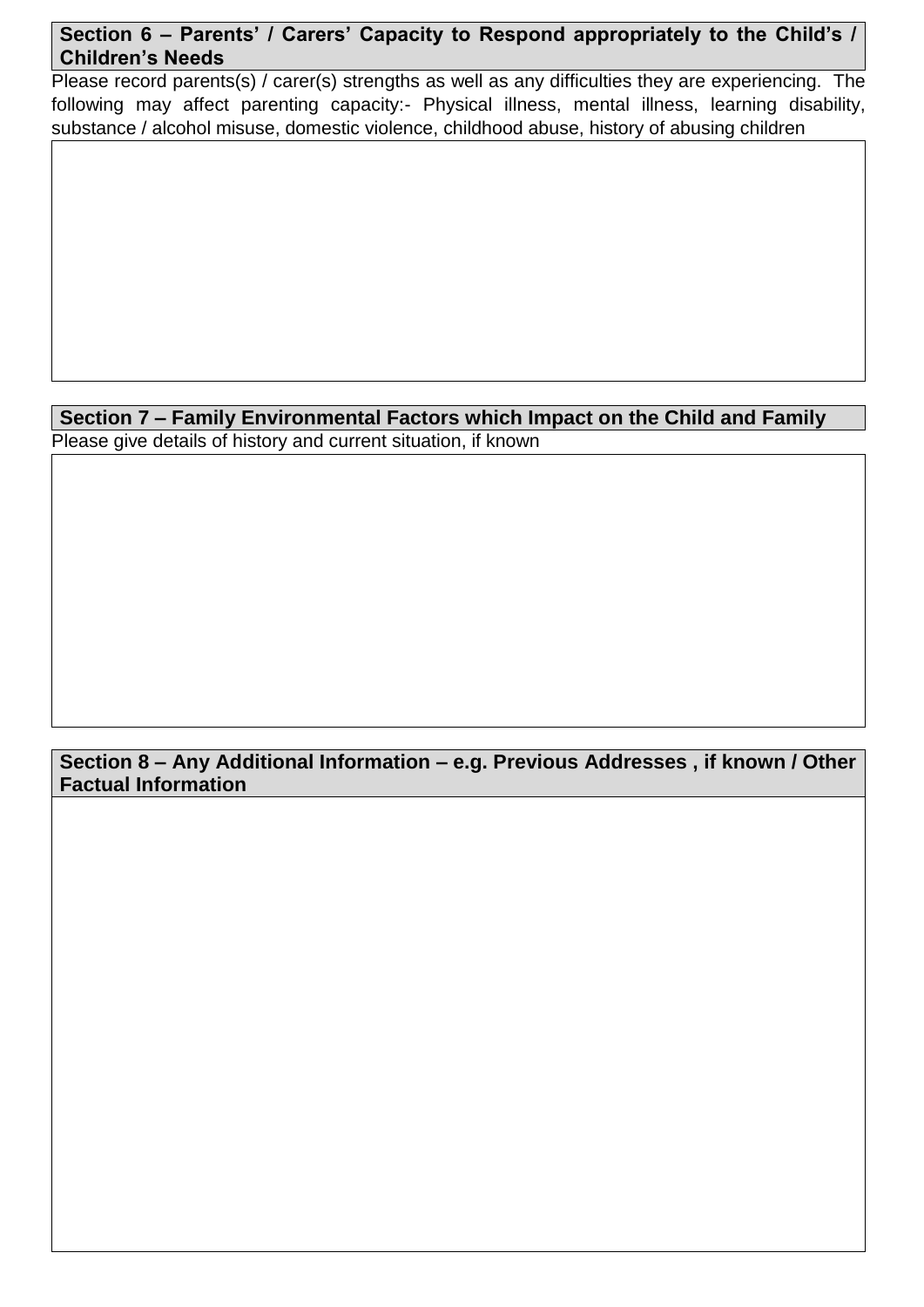# **Section 9 – Consent to Child in Need Referral**

To Social Services **Data Protection Act 1998**

- 9.2 I agree to **information being shared** with Social Services in relation to (name of child / children)………………………………………………………………………………………………… ……………………………………………………………………………… as follows:-
- (a) All of the records held by ………………………………. that relate to my child / myself / other children in my family \* (b) Specific details from records held by ………………………………. that relate to my child / myself / other children in my family \*

(Please state clearly the information you consent to share with Social Services)

…………………………………………………………………………………………………………………..

 $\mathcal{L}^{\text{max}}_{\text{max}}$ 

9.3 I also consent to Social Services Department **contacting** other agencies currently involved with my child and family for information to enable them to complete an assessment.

| * Please delete as appropriate | (with parental responsibility) |
|--------------------------------|--------------------------------|
|                                |                                |

| <b>Section 10 - Referrer Details</b> |  |
|--------------------------------------|--|
| Name of Referrer                     |  |
| Designation                          |  |
| Address                              |  |
|                                      |  |
|                                      |  |
| <b>Telephone Number</b>              |  |

| Name of Referrer |  |
|------------------|--|

| To be completed by Duty Officer      |       |  |
|--------------------------------------|-------|--|
| Return form sent to Referring Agency | Date: |  |
| Signed                               |       |  |
| Name of Duty Officer                 | Date: |  |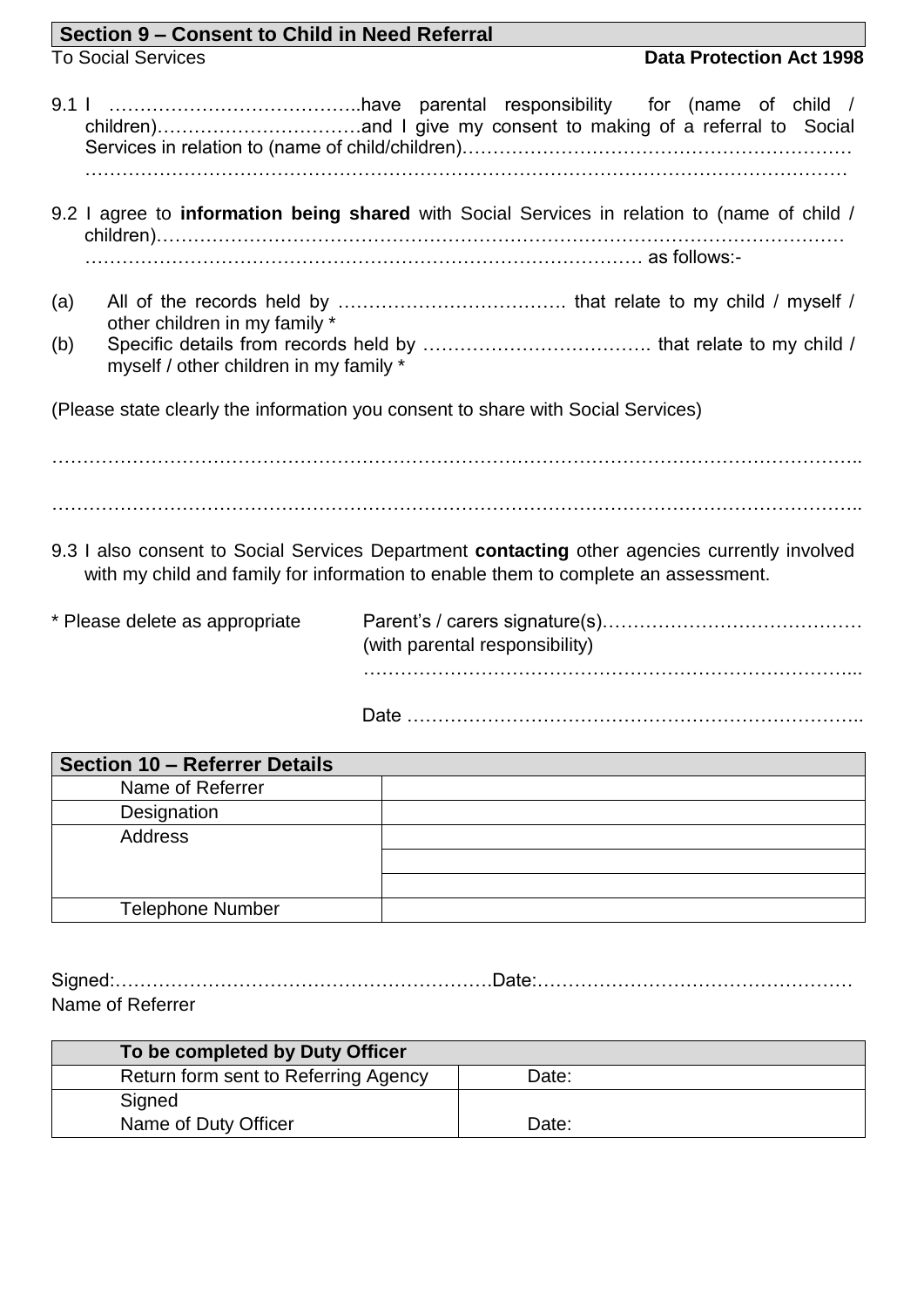# **ACTION TAKEN BY SOCIAL SERVICES**

#### **PLEASE RETURN TO REFERRER**

### **To be Completed by Social Services Staff Mate 4 Agency Case Number \_\_\_\_\_\_\_\_\_\_\_\_**

|                                    |                                                                                                                                                                    | Name: |            |  |
|------------------------------------|--------------------------------------------------------------------------------------------------------------------------------------------------------------------|-------|------------|--|
| Thank you for your Referral About: |                                                                                                                                                                    | Name: |            |  |
|                                    |                                                                                                                                                                    | Name: |            |  |
| Which we<br><b>Received on:</b>    |                                                                                                                                                                    |       |            |  |
|                                    |                                                                                                                                                                    | Name: |            |  |
|                                    |                                                                                                                                                                    | Name: |            |  |
|                                    |                                                                                                                                                                    | Name: |            |  |
|                                    |                                                                                                                                                                    | Name: |            |  |
|                                    |                                                                                                                                                                    | Name: |            |  |
|                                    |                                                                                                                                                                    |       |            |  |
|                                    |                                                                                                                                                                    |       |            |  |
|                                    | I have referred on to another service provider:                                                                                                                    |       |            |  |
|                                    |                                                                                                                                                                    |       |            |  |
|                                    | I have decided that no further action is required (reason):                                                                                                        |       |            |  |
|                                    |                                                                                                                                                                    |       |            |  |
|                                    |                                                                                                                                                                    |       |            |  |
|                                    |                                                                                                                                                                    |       |            |  |
|                                    |                                                                                                                                                                    |       |            |  |
|                                    |                                                                                                                                                                    |       |            |  |
|                                    |                                                                                                                                                                    |       |            |  |
|                                    | Please notify the family of this outcome                                                                                                                           |       |            |  |
|                                    |                                                                                                                                                                    |       |            |  |
|                                    | I have decided to commence an initial * Assessment / * Core Assessment (* Please Delete)                                                                           |       |            |  |
|                                    |                                                                                                                                                                    |       |            |  |
|                                    | The Social Worker will contact you for more information and / or clarification and / or to<br>contribute to the assessment and / or the outcome of the assessment: |       |            |  |
|                                    |                                                                                                                                                                    |       |            |  |
| <b>The Social</b>                  |                                                                                                                                                                    |       | Contact    |  |
| Worker is:                         |                                                                                                                                                                    |       | Number     |  |
|                                    |                                                                                                                                                                    |       |            |  |
|                                    | Thank you for your co-operation                                                                                                                                    |       |            |  |
|                                    |                                                                                                                                                                    |       |            |  |
| Name:                              |                                                                                                                                                                    |       | Signature: |  |
|                                    |                                                                                                                                                                    |       |            |  |
|                                    |                                                                                                                                                                    |       |            |  |
|                                    |                                                                                                                                                                    |       | Date:      |  |
| Designation:                       |                                                                                                                                                                    |       |            |  |
|                                    |                                                                                                                                                                    |       |            |  |